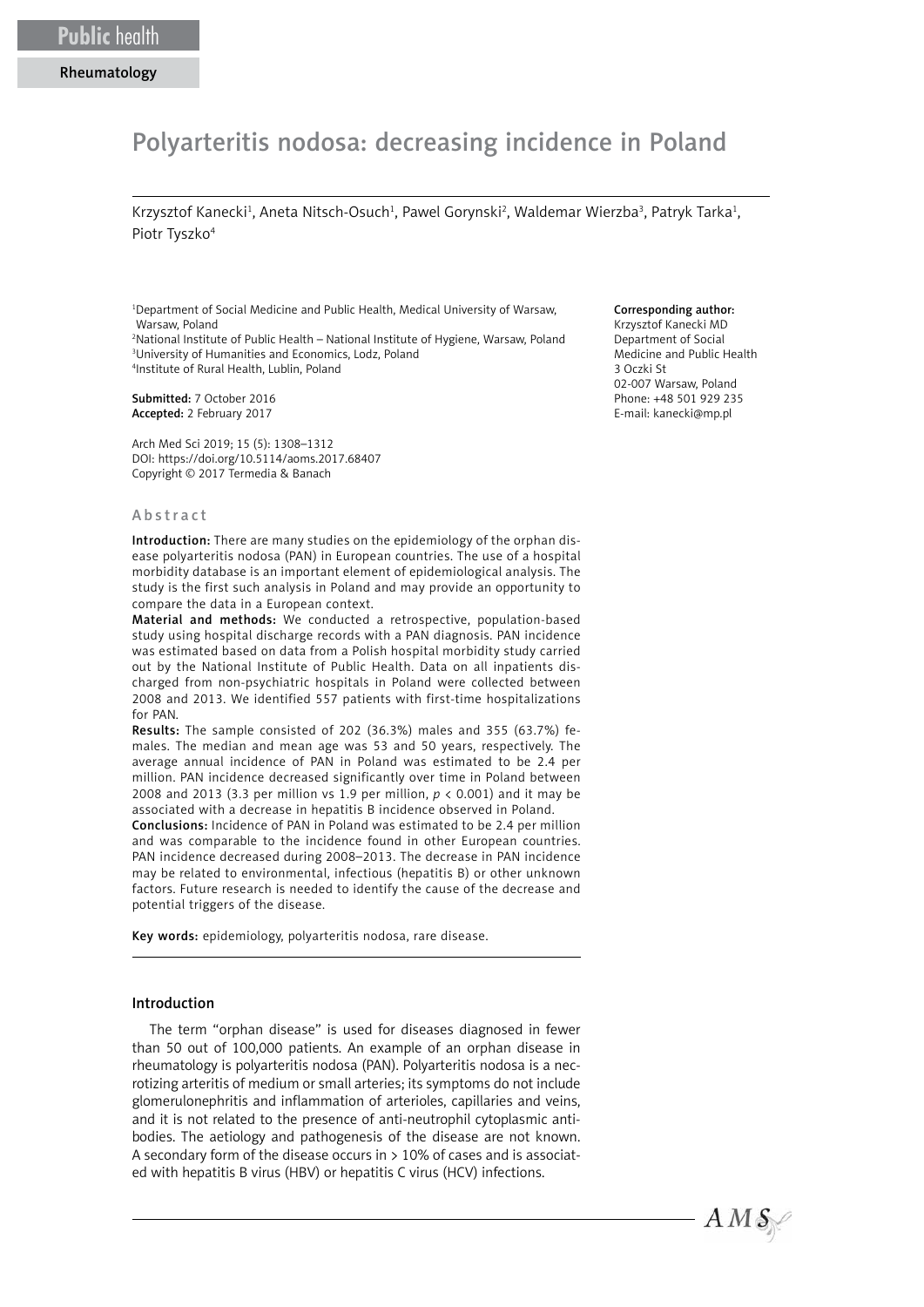According to the criteria for the diagnosis of PAN, the Chapel Hill Consensus Conference (CHCC 1994) produced definitions for the major types of vasculitis [1]. The second International Chapel Hill Consensus Conference changed names and definitions as appropriate and added important categories of vasculitis not included in CHCC 1994 [2]. The European League Against Rheumatism/ Paediatric Rheumatology International Trials Organisation/Paediatric Rheumatology European Society proposed validated classification criteria for childhood PAN [3, 4].

A number of studies have been carried out globally assessing PAN incidence. A 10-year study in the United Kingdom showed that the annual incidence of PAN, using the American College of Rheumatology criteria, was eight per million (95% CI: 5.5–11.2), and no cases of PAN as defined by CHCC 1994 were observed [5]. The annual incidence of PAN was 9.7 per million (95% CI: 7.0– 13.0) in Norwich (east England), which was higher than the incidence in Lugo (northwest Spain) of 6.2 per million (95% CI: 3.4–10.5) [6]. Within a defined population in southern Sweden, the annual PAN incidence per million population (95% CI) was estimated to be 0.9 (0–1.7) [7].

The point prevalence of PAN per million inhabitants was estimated on 1 January 2003 to be 31 (95% CI: 11–52) within a defined population in southern Sweden, and capture-recapture analysis estimated the completeness of the case findings to be 96% [8]. The prevalence per million adults was estimated to be 30.7 (95% CI: 21–40) for PAN in a French, multiethnic, urban population [9]. In the Australian Capital Territory and the surrounding rural region, annual PAN-specific incidences for each of two periods (i.e., 1995–1999 and 2000–2004) were 2.3 and 1.1 per million, respectively [10]. The estimated PAN incidence ranges from 2 to 9 per million individuals per year in adults in the United States [11]. Significantly higher PAN prevalence is observed in Europeans than in other ethnicities; this may be due to a genetic susceptibility common among Caucasians [9].

There is little information regarding the epidemiology of PAN in Poland. There is interest in rare autoimmune systemic vasculitis [12], or rare autoimmune multi-organ diseases that may be associated with hepatitis [13] in Poland. The major environmental factor associated with PAN is HBV infection [14]. It was reported that the prevalence of infection-associated PAN is related to the prevalence of the infections themselves [2].

This study was undertaken to assess the incidence of PAN in Poland and to analyse factors related to the epidemiology of this disease.

## Material and methods

We conducted a retrospective, populationbased study using hospital discharge records with a PAN diagnosis. We analysed data on PAN patients hospitalized from 2008 to 2013 in Poland. Data were taken from an inpatient discharge database. The information was collected by the National Institute of Public Health as part of a Polish hospital morbidity study. Data on all inpatients discharged alive or dead from all hospitals, excluding psychiatric and military hospitals, were obligatorily sent to the institute, usually on a monthly basis. The data collected included information from hospital documentation about hospitalization with ICD10-coded diagnoses, date of admittance and discharge, birth date, sex, and code of place of residence. Collected data did not include patient names. Incidence rates were calculated using the number of PAN patients and corresponding census data. In addition to data from the hospital morbidity study, we obtained demographic data for the general Polish population from the Central Statistical Office in Poland [15].

Polyarteritis nodosa often requires hospitalization, and therefore analysis of hospitalizations may provide a good estimate of the incidence. In the United States, the incidence of another vasculitis, Kawasaki disease, has been best estimated from hospital discharge data [16].

# Statistical analysis

Included in the study were all patients with a first-time hospitalization for PAN during the study period. All statistical analyses were performed using a licensed version of Statistica software (StatSoft, Inc., 2012) and WINPEPI (Abramson, J.H. WINPEPI updated: computer programs for epidemiologists, and their teaching potential. Epidemiologic Perspectives & Innovations 2011, 8 : 1). The results of descriptive analyses were expressed as means, medians and ranges for continuous variables and counts and percentages for categorical data. Assuming a Poisson distribution of the observed cases, 95% CIs were calculated. The  $\chi^2$  test was used to determine whether there was a significant difference between the frequencies. The  $\chi^2$  test was used for trend analysis. The *p*-value of < 0.05 was considered to be statistically significant.

# Results

Between 2008 and 2013, 1690 hospitalizations with a PAN diagnosis occurred. Of these, 557 represented a patient's first PAN diagnosis present in the medical records during the analysed period. The study sample comprised 202 (36.3%) male patients and 355 (63.7%) female patients. The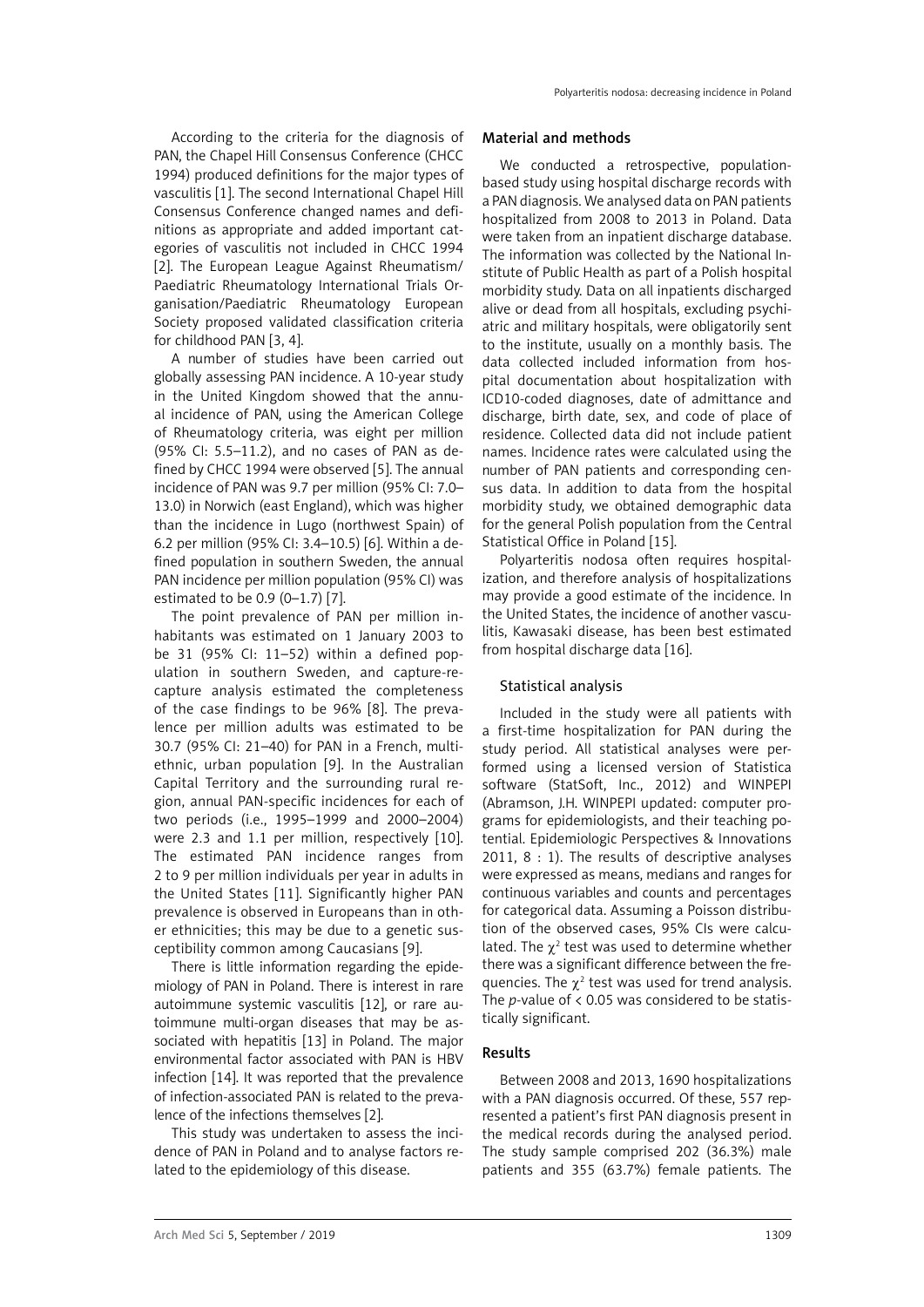

Figure 1. Incidence of polyarteritis nodosa in Poland by gender, 2008–2013

numbers of PAN cases per year are presented in Figure 1. Polyarteritis nodosa was significantly more common in females,  $p < 0.001$ ; the average M : F ratio was 0.57 (95% CI: 0.41–0.77), and it ranged from 0.4 to 0.8. The study sample comprised 494 (88.7%) adult patients and 63 (11.3%) patients younger than 18 years. The age distribution of female and male patients at their first hospitalization with a PAN diagnosis is presented in Figure 2. The median and mean age of all patients at first PAN hospitalization were 53 and 50 years, respectively. The incidence of PAN peaked in the 50–70 year age group. There were significant differences between people in more urban (384 patients) and more rural areas (173 patients; *p* < 0.001). The average annual incidence of PAN in Poland was estimated to be 2.4 per million (95% CI: 1.9–3.0). Polyarteritis nodosa incidence decreased significantly over time in Poland between 2008 and 2013 (3.3 per million vs. 1.9 per million,  $p < 0.001$ ). The  $\chi^2$  test for a trend confirmed the presence of a statistically significant trend of PAN incidence decrease in this study (*p* < 0.001). During the study period, we observed 15 deaths in PAN patients among all hospitalizations (10 females, 5 males; mean age 66 years, min.–max.: 23– 83 years) and deaths were observed in adults with no viral hepatitis diagnosis. In this group 9 deaths were observed in patients hospitalized with a firsttime diagnosis of PAN (7 females, 2 males; mean age 62 years, min.–max.: 23–83 years). During the study period, we observed 4 cases of chronic viral hepatitis in PAN patients (1 viral hepatitis B, 2 viral hepatitis C, and 1 non-B, non-C viral hepatitis cases). All cases of viral hepatitis were observed in adults (2 females, 2 males). Three out of 4 cases of viral hepatitis were observed in 2008, 1 in 2009, and none in 2010–2013.

## Discussion

Epidemiological data on PAN incidence in European countries have been reported; however, to our knowledge, no large descriptive studies of the epidemiology of PAN in Poland existed prior to this analysis. Based on data from an inpatient discharge database, we estimate that the average annual incidence of PAN in Poland is 2.4 per million people. This finding is comparable with data from other European countries [5–7].

This study revealed a statistically significant decrease in PAN incidence in Poland in the analysed period. This may be related to unknown factors, such as changes in infection rates or demographics. The decreasing trend in PAN incidence may be related to vaccination strategies and awareness of blood-borne virus infections. It was suggested that the decline in PAN incidence paralleled better vaccination strategies and increased awareness of blood-borne virus screening in the United Kingdom [17]. Importantly, it was reported that the frequency of HBV-PAN has decreased in relation to improved blood safety and vaccination campaigns [18]. In another study it was also suggested that the decreasing incidence of HBV-associated PAN may be a consequence of vaccination campaigns and the improved safety of blood products [9].

In this study, we observed no patients with PAN and viral hepatitis during 2010–2013. In 2013, compared with the previous year, the incidence of HBV in Poland slightly decreased [19]. In contrast, the total number of hepatitis C cases record-



Figure 2. Age distribution of PAN patients in Poland by gender (A – male, B – female), 2008–2013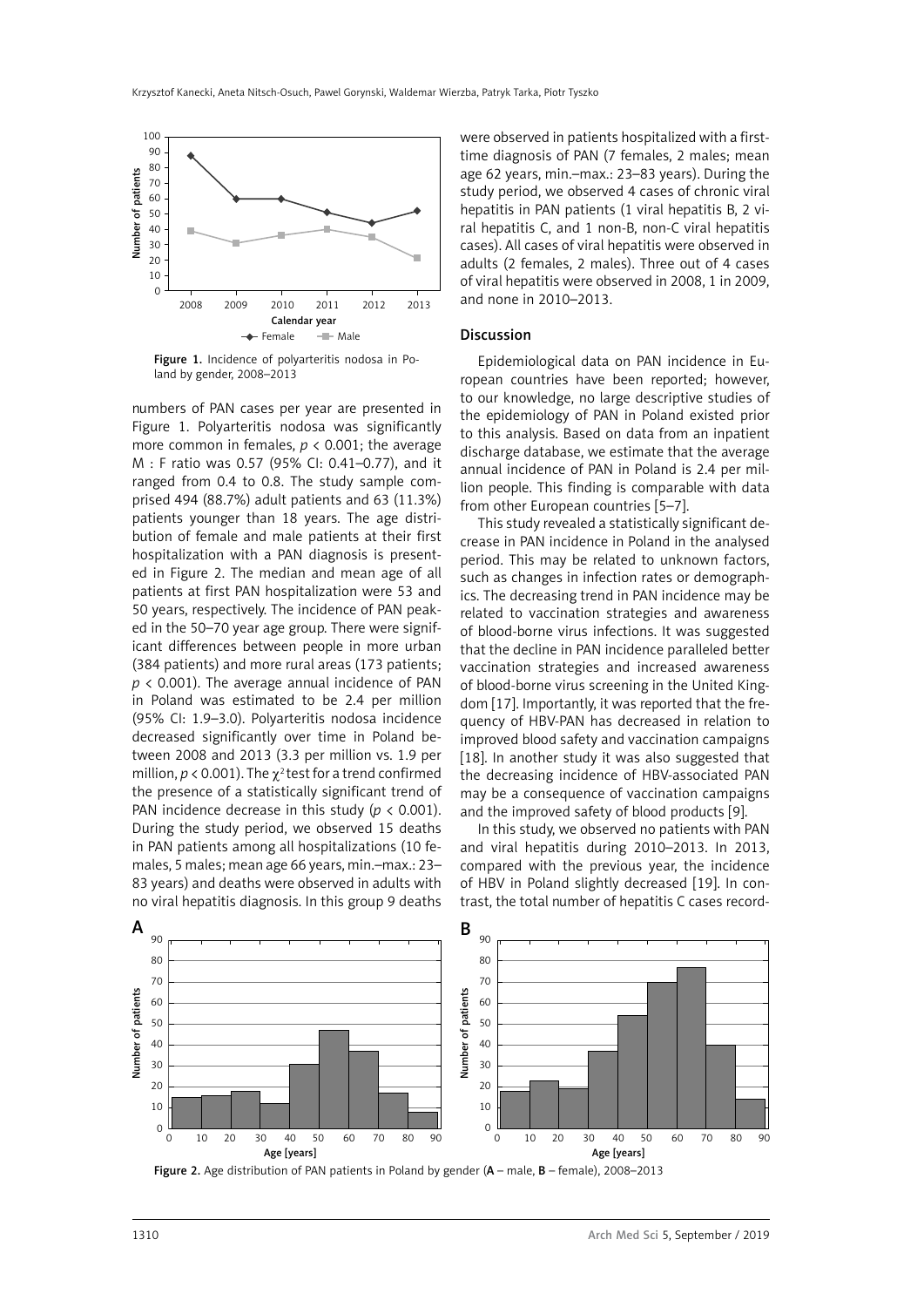ed during 2006–2013 in Poland was decreasing during 2006–2009 and slightly increasing during 2009–2013 [20].

Given that the association of hepatitis B and hepatitis C with PAN is well known, a review of the Polish epidemiological situation regarding these viruses is relevant. In Poland, there has been a spectacular improvement regarding hepatitis B incidence rates due to the implementation of a very intensive and successful immunization program. The program began in 1984 and started with the introduction of hepatitis B vaccination into the recommendations of the National Immunization Program; 'recommended' vaccine costs were paid by patients with no reimbursement. In 1989, all newborns from HBV-infected mothers were offered a hepatitis B vaccination free of charge, and in 1990 a three-dose vaccination schedule was introduced for health care workers and medical students. In 1994, universal, fully reimbursed vaccination for newborns and infants followed by catch-up vaccinations for adolescents was implemented [21]. As a result, the incidence rates for hepatitis B decreased from 40/100,000 in the early 1980s to 4/100,000 in 2013. In 2013, no cases of acute hepatitis B were reported among people aged 0–24 years; the incidence rates were highest among people aged 65–74 years (0.44/100,000) and 40–44 years (13.3/100,000) [19]. It is a wellknown fact that PAN is more frequently reported in patients with chronic hepatitis B than in those with chronic hepatitis C [22]. We think that the significant decrease in hepatitis B incidence in Poland as described above may be associated with the decreasing trend in PAN incidence in our country.

In this analysis, significantly more patients lived in urban areas than in rural ones. A higher frequency of PAN in urban populations was previously reported [9]. It was also reported that, among people from Poland with a chronic hepatitis B diagnosis, more were from urban populations than rural ones [19]. These observations may support the concept of infectious or environmental triggers for the disease. The idea that environmental factors may be important in the aetiopathogenesis of primary systemic vasculitis has been presented in the literature [23].

This study reveals that the epidemiology of PAN in Poland is unique, although it does exhibit similarities with other countries. Our finding of a 0.57 male-to-female ratio differs from findings from other countries. In other studies, males were reported to be more affected than females [24]. In one study, the male-to-female ratio was reported to be 0.88–1 [25]. In another study, there was no clear gender difference [8].

During the study period, we observed 15 deaths in PAN patients (9 in patients hospitalized with a first-time diagnosis of PAN). All deaths were observed in adults. We reviewed the published literature on the current risk of mortality in patients with PAN (survival rate of 75% to 80% at 5 years) [26]. The major cause of early death was uncontrolled vasculitis (58%), followed by infection (26%) [27]. The outcome of PAN is improved in patients receiving treatment; the 5-year survival rate is approximately 80% [24]. Five-year relapse-free survival rates were 59.4% (95% CI: 52.6–67.0) vs. 67.0% (95% CI: 58.5–76.8) for non-HBV-related PAN and HBV-related PAN, respectively [24]. A multivariate analysis revealed that age  $> 65$ years, hypertension, and gastrointestinal manifestations requiring surgery or at least consultation with a surgeon were independent predictors of death, whereas patients with cutaneous manifestations or non-HBV-related PAN had a higher risk of relapse [24].

No deaths were observed in patients younger than 18 years. It is worth noting that, in a retrospective study of Caucasian children diagnosed with PAN, the worst outcomes were significantly correlated with renal and neurological involvement [28].

This study has several limitations. The database we used provided general information regarding hospitalizations of PAN patients, thereby allowing us to present an epidemiological report; however, it did not allow us to examine risk factors and other correlates of the disease in individual patients. An important limitation of this study is that it relied on discharge records from inpatient hospitalizations; it therefore excludes patients who were seen only as outpatients. Thus, our reported incidence rate may be an underestimate. The true rate could be much higher, as this type of vasculitis is a systemic necrotizing disease with multi-organ involvement and may require advanced diagnostic procedures that can be conducted in inpatient settings. Cutaneous PAN is a benign vasculitis, but it may require differentiation from systemic PAN in inpatient settings due to the different clinical course and management of the two conditions.

Additionally, the first appearance of a PAN diagnosis in the inpatient discharge database is not necessarily the date of first diagnosis. This inaccuracy may result in an overestimate of the count of incident cases. However, the long duration of observation in this study may minimize the overestimation.

In conclusion, incidence of PAN in Poland was estimated to be 2.4 per million patients and was comparable to the incidence found in other European countries. PAN incidence decreased during 2008–2013. The decrease in PAN incidence may be related to infectious, environmental or other unknown factors. Future research is needed to